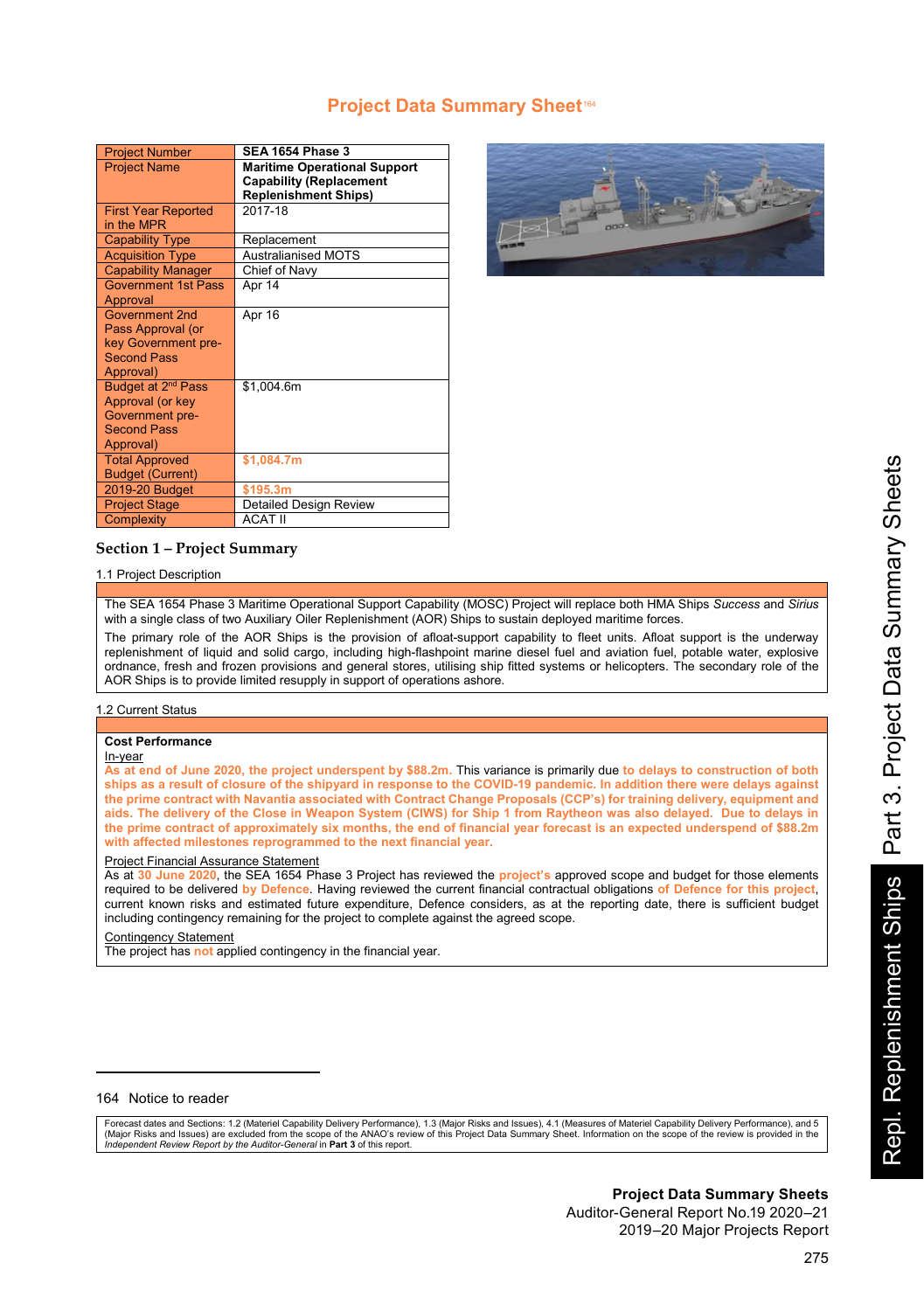#### **Schedule Performance**

**Production of the AOR Ships continued in Spain until the shipyard was shut down for 12 weeks from 14 March 2020 to 08 June 2020 in response to the COVID-19 pandemic and the nationwide lockdown. On return to work, productivity was reduced by the need to meet strict post-COVID work procedures limiting workforce numbers, additional cleaning and social distancing. The overall forecast delay to various Ship 1 milestones is 6 months, including Ship 1 transit, arrival in Australia and Ship 1 Acceptance. Consequently, Initial Materiel Release (IMR) has been similarly delayed, however Initial Operational Capability (IOC) has been delayed only 4 months. Final Materiel Release (FMR) and Operational Capacity (OC) for Ship 2 have also been delayed by approximately 6 months as a result of the shutdown and production delays.**

Major SEA 1654 Phase 3 Project milestones achieved in **2019-20** include:

- Launch of **Stalwart** in **August 2019;**
- **Training Readiness Review (TNGRR) held in December 2019.**

**The achievement of** Final Operational Capability (FOC) **remains** forecast in December 2022. This **is** within the original schedule approved by Government at Second Pass.

#### **Materiel Capability Delivery Performance**

The SEA 1654 Phase 3 Project has not delivered any materiel capability to date. *Supply* was launched in November 2018, **and** *Stalwart* **was launched in August** 2019. The project **will have a delay to** IMR**, now forecast to occur in December 2020**. FMR **is now forecast in June** 2021.

Forecast dates and capability assessments are excluded from the scope of the Auditor-General's Independent Assurance Report.

#### 1.3 Project Context

#### **Background**

**Note** 

The Royal Australian Navy (RAN) currently has two afloat-support ships to conduct Replenishment at Sea (RAS) operations. HMAS *Success* was commissioned in 1986 and is based on the French designed Durance class AOR. HMAS *Sirius* was commissioned in 2006 and is a Korean built commercial product tanker acquired and converted to an Auxiliary Oiler (AO).

The Defence White Paper 2013 (DWP 2013) identified the requirement for the RAN to resupply its deployed ships as an essential capability given the size of the area over which its Naval forces operate and the extended periods they may be required to remain at sea. It advised the Government's intention to replace the capability currently provided by *Success* and *Sirius* at the first possible opportunity; which would include the examination of options for local, hybrid and overseas build, or the leasing of an existing vessel.

In light of the urgent need to forestall a capability gap in this crucial area, and supported by value for money considerations, the Government provided First Pass approval in April 2014 for Defence to conduct a limited competitive tender process between Navantia S.A. (Navantia) of Spain and Daewoo Shipbuilding and Marine Engineering (DSME) of South Korea for two replacement replenishment ships based on existing Military-Off-the-Shelf (MOTS) designs.

The SEA 1654 Phase 3 Project entered into contracts with DSME and Navantia on 7 and 10 October 2014 respectively, for the Risk Reduction and Design Studies (RRDS). The primary RRDS deliverable was the Mission System Specification (MSS) for the AOR Ship design solution, as well as an indicative support strategy.

The Government provided Second Pass approval in April 2016 to acquire two AOR ships and associated support systems from Navantia, including an initial period of five years in-service support. On 5 May 2016, the \$640 million acquisition contract was signed with Navantia to build the two AOR Ships in Spain, with delivery contracted to occur in 2019 and 2020 respectively.

Although the new AOR Ships will be built overseas, Australian Industry participation is estimated to be in excess of \$120 million. In addition, the initial \$250 million five-year sustainment contract also signed with Navantia, will be undertaken in Australia (note this contract is not included within Section 2.1 of this PDSS given it refers to the funding of sustainment).

On 17 November 2017, the Minister for Defence announced the AOR Ships would be named HMAS *Supply* and HMAS *Stalwart*.

#### **Uniqueness**

The acquisition and support contracts were both signed on the same date and with the same Contractor, Navantia, with linkages between the acquisition and initial transitional five year in-service support Conditions of Contract.

While the AOR Ships are based on the existing MOTS design, based on the Spanish *Cantabria* class design, the minimal changes incorporated into the MSS have been limited to those required to meet the RAN's essential requirements, environmental obligations and statutory requirements.

The AOR Ships will be built and delivered in Spain, before transit to Australia for completion of an Australian fit out period prior to the introduction into service of each AOR Ship.

#### **Major Risks and Issues**

The **COVID-19 pandemic caused** major **delays to** the SEA 1654 Phase 3 Project **in 2020. The Project is** currently **managing the issue of a 6 month delay** to the achievement of Initial Operational Release (IOR)**, now forecast in February 2021**.

The project **is still managing** an issue relating to delays to delivery and Approval of ILS deliverables and **delivery and installation of training equipment** leading up to Acceptance of the AOR Ship Support System. The Operative Date (OD) of the Support Contract **is forecast to be delayed to December 2020 as a result of the delays to ship delivery**.

**The risk associated with completion of supply and installation of long lead Part Task Training aids appeared resolved, with the deliveries being made in time, however interstate travel restrictions have further delayed set to work. Training has been rescheduled again, and the equipment will be available just in time.**

**The potential risk regarding limitations to the magazine design is being quantified, and is now being managed by the project as a legacy issue associated with the Military Off The Shelf design of the ship.**

#### **Other Current Related Projects/Phases**

**Project N2262 - Facilities to Support SEA1654 Phase 3 MOSC:** The SEA 1654 Phase 3 Project Second Pass Approval also included the approval of scope for, and a significant percentage of the capital acquisition cost allocated to, the delivery of the facility

## 152 **Project Data Summary Sheets**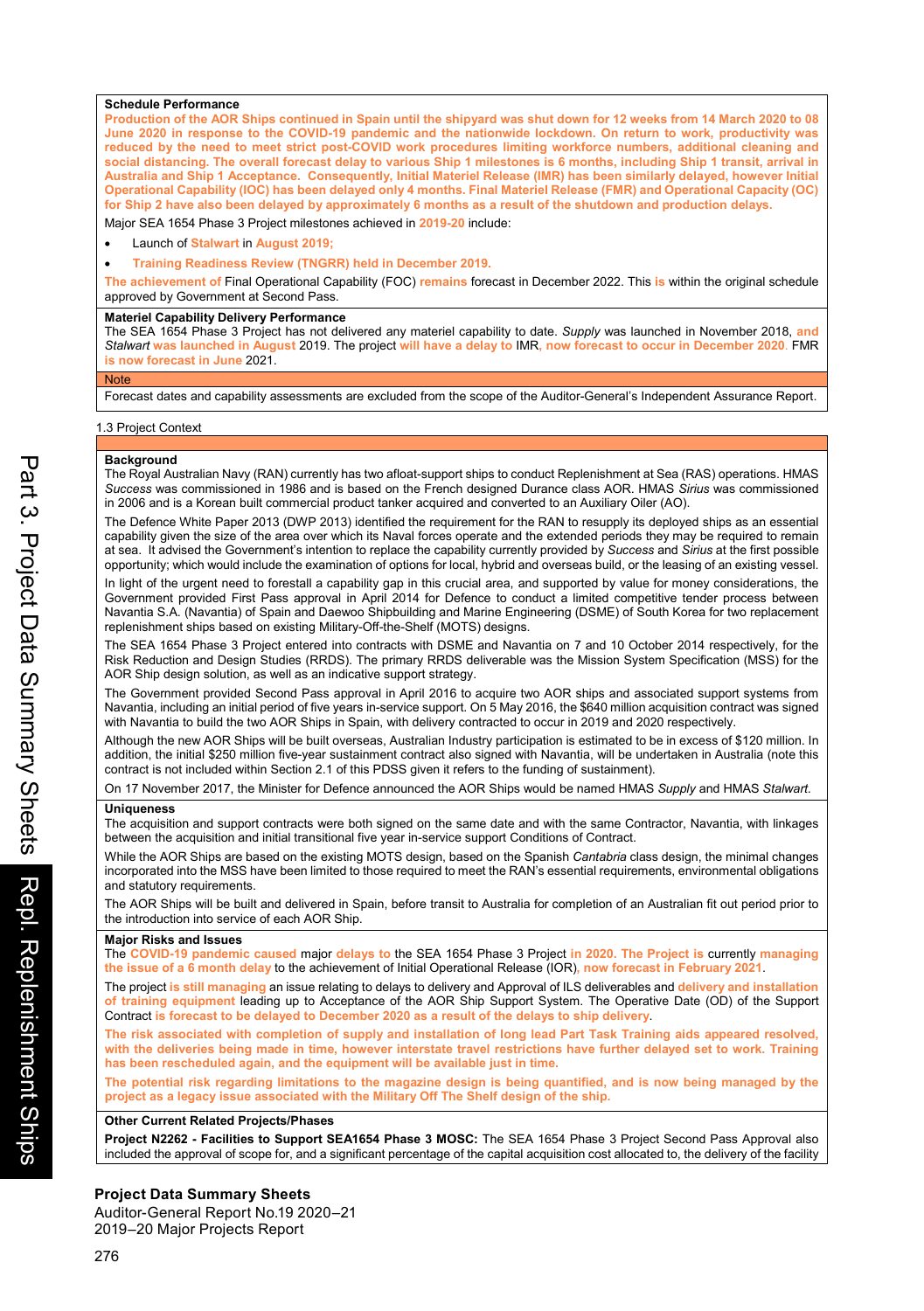requirements for the MOSC under the Estate and Infrastructure Group (E&IG) Project N2262. The supporting facilities and infrastructure works being delivered at Stirling, Garden Island Defence Precinct and Randwick Barracks under N2262 will be critical to the successful introduction and sustainment of the MOSC. Note the total approved budget and expenditure history included within this PDSS only includes Capability Acquisition and Sustainment Group (CASG) allocated funding and therefore Project N2262 budget and expenditure is excluded from the scope of this report.

#### **Note**

Major risks and issues are excluded from the scope of the Auditor-General's Independent Assurance Report.

### **Section 2 – Financial Performance**

2.1 Project Budget (out-turned) and Expenditure History

|                 | 2.1 Project Budget (out-turned) and Expenditure History                                                         |         |         |                |
|-----------------|-----------------------------------------------------------------------------------------------------------------|---------|---------|----------------|
| Date            | <b>Description</b>                                                                                              | \$m     |         | <b>Notes</b>   |
|                 | <b>Project Budget</b>                                                                                           |         |         |                |
| Apr 14          | Original Approved (Government First Pass Approval)                                                              | 13.2    |         | 1              |
| Apr 16          | Government Second Pass Approval                                                                                 | 991.4   |         | $\overline{2}$ |
|                 | Total at Second Pass Approval (or key Government pre-Second Pass                                                |         | 1,004.6 |                |
|                 | Approval)                                                                                                       |         |         |                |
|                 |                                                                                                                 |         |         |                |
| Jun 16          | Real Variation - Transfer                                                                                       |         | 69.1    | 3              |
| Apr 19          | Real Variation - Transfer                                                                                       |         | 0.3     | 5              |
| <b>Jan 20</b>   | <b>Real Variation - Transfer</b>                                                                                |         | 12.0    | 6              |
| <b>Jun 20</b>   | <b>Exchange Variation</b>                                                                                       |         | (1.3)   |                |
|                 | <b>Total Budget</b>                                                                                             |         | 1.084.7 |                |
|                 |                                                                                                                 |         |         |                |
|                 | <b>Project Expenditure</b>                                                                                      |         |         |                |
| Prior to Jul 19 | Contract Expenditure - Navantia S.A                                                                             | (507.9) |         |                |
|                 | Contract Expenditure - Raytheon Australia                                                                       | (25.1)  |         |                |
|                 | Other Contract Payments/Internal Expenses                                                                       | (17.2)  |         | 4              |
|                 |                                                                                                                 |         |         |                |
|                 |                                                                                                                 |         | (550.2  |                |
|                 |                                                                                                                 |         |         |                |
| FY to Jun 20    | Contract Expenditure - Navantia S.A                                                                             | (91.8)  |         | 7              |
|                 | Contract Expenditure - Raytheon Australia                                                                       | (4.1)   |         |                |
|                 | Other Contract Payments/Internal Expenses                                                                       | (11.2)  |         | 4              |
|                 |                                                                                                                 |         | (107.1) | 7              |
| <b>Jun 20</b>   | <b>Total Expenditure</b>                                                                                        |         | (657.3) |                |
|                 |                                                                                                                 |         |         |                |
| <b>Jun 20</b>   | <b>Remaining Budget</b>                                                                                         |         | 427.4   |                |
| <b>Notes</b>    |                                                                                                                 |         |         |                |
| $\mathbf{1}$    | This project's original budget amount is that prior to achieving Second Pass Government approval.               |         |         |                |
| $\overline{2}$  | The Government Second Pass Approval transfer amount only includes funding transferred to CASG, including        |         |         |                |
|                 | contingency. It does not include approved capital funding transferred to Navy and other Defence Groups.         |         |         |                |
| 3               | Transfer of funding for Training under the acquisition contract Not To Exceed (NTE) price for Training delivery |         |         |                |
|                 | and development CCPs from Navy.                                                                                 |         |         |                |
| 4               | Other expenditure comprises operating expenditure, minor contract expenditure and other capital expenditure     |         |         |                |
|                 | not attributable to the listed contracts.                                                                       |         |         |                |
| $\overline{5}$  | Transfer of funding is for Materiel Data Exchange Specification (MDES) CCP under the acquisition contract from  |         |         |                |
|                 | Navy.                                                                                                           |         |         |                |
| 6               | Transfer of funding from Estate and Infrastructure Group (E&IG) project N2262 - Facilities to Support SEA1654   |         |         |                |
|                 | Phase 3 MOSC. Funding will cover additional costs expected in Australian fit out activities, engineering and    |         |         |                |
|                 | ILS costs associated with CCPs and additional project support costs to cover the period of delay.               |         |         |                |
| 7               | This amount includes \$0.6m paid from Navy (outside CASG) which relates to the project. This was for            |         |         |                |
|                 |                                                                                                                 |         |         |                |
|                 | work completed regarding the Materiel Data Exchange Specification.                                              |         |         |                |

### 2.2A In-year Budget Estimate Variance

| Estimate<br>PBS \$m | <b>Estimate</b><br>PAES \$m | <b>Estimate</b><br>Final Plan \$m | <b>Explanation of Material Movements</b>                                                                                                                                                                                   |
|---------------------|-----------------------------|-----------------------------------|----------------------------------------------------------------------------------------------------------------------------------------------------------------------------------------------------------------------------|
| 191.8               | 196.0                       | 195.3                             | PBS-PAES: The forecast variation is primarily due to<br>the increase in Contract Change Proposals for the<br>Prime Contract relating to Training Development and<br>spares.<br>PAES-Final Plan: Foreign exchange movements |
| Variance \$m        |                             | (0.7                              | Total Variance (\$m): 3.5                                                                                                                                                                                                  |
| Variance %          | 2.2                         | (0.4)                             | Total Variance (%): 1.8                                                                                                                                                                                                    |

#### 2.2B In-year Budget/Expenditure Variance

| Estimate<br>Actual<br>Final Plan \$m<br>$\mathsf{Sm}$ | Variance<br>\$m | <b>Variance Factor</b> | Explanation                 |
|-------------------------------------------------------|-----------------|------------------------|-----------------------------|
|                                                       |                 | Australian Industry    | In-year variance of \$88.2m |
|                                                       | (88.2)          | Foreign Industry       | to date is primarily due to |
|                                                       |                 | Early Processes        | contract<br>prime<br>the:   |
|                                                       |                 | Defence Processes      | associated<br>(Navantia).   |

# **Project Data Summary Sheets**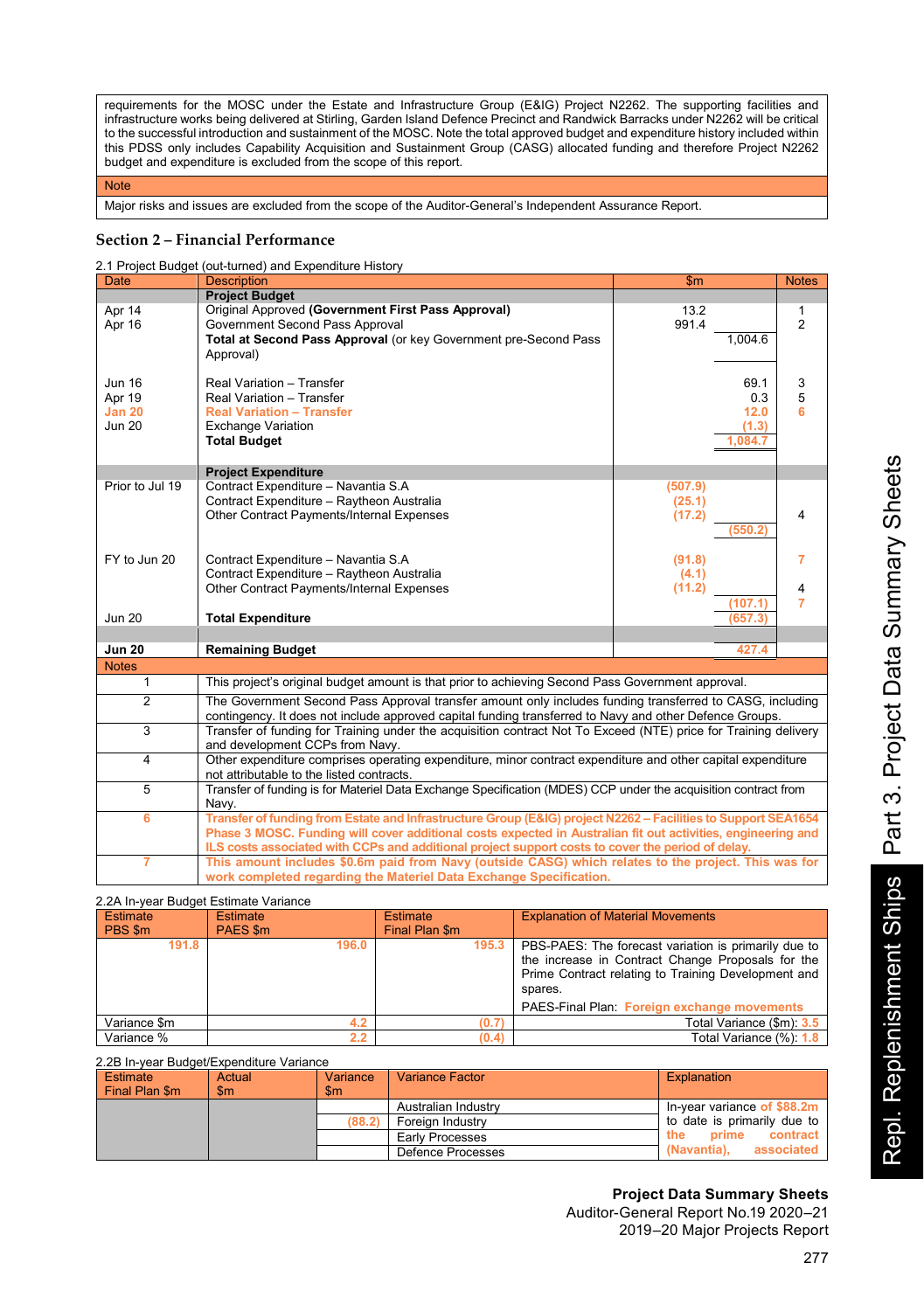|       |       |        | Foreign Government Negotiations/Payments | with the closure of the<br>shipyard in Spain and the        |
|-------|-------|--------|------------------------------------------|-------------------------------------------------------------|
|       |       |        | Cost Saving                              | nationwide shutdown as                                      |
|       |       |        | Effort in Support of Operations          | a result of the COVID-19                                    |
|       |       |        | <b>Additional Government Approvals</b>   | <b>Contract</b><br>pandemic.                                |
| 195.3 | 107.1 | (88.2) | <b>Total Variance</b>                    | Change Proposals and                                        |
|       |       | (45.2) | % Variance                               | delays in delivery of the<br><b>Close in Weapon System.</b> |

## 2.2 Details of Project Major Contracts

| Contractor                                                                                                                                                                         | Signature<br><b>Date</b> | Price at                                                                    |                              | <b>Type (Price)</b>                                                                            | <b>Form of Contract</b>                                                                                                        | <b>Notes</b> |
|------------------------------------------------------------------------------------------------------------------------------------------------------------------------------------|--------------------------|-----------------------------------------------------------------------------|------------------------------|------------------------------------------------------------------------------------------------|--------------------------------------------------------------------------------------------------------------------------------|--------------|
|                                                                                                                                                                                    |                          | <b>Signature</b><br>$\mathbf{Sm}$                                           | 30 Jun 2020<br>$\mathsf{Sm}$ | Basis)                                                                                         |                                                                                                                                |              |
| Navantia S.A.                                                                                                                                                                      | May 16                   | 646.8                                                                       | 772.6                        | Fixed with<br>indices<br>escalation                                                            | <b>ASDEFCON</b>                                                                                                                | 1, 2, 3      |
| Raytheon<br>Australia                                                                                                                                                              | Nov 16                   | 45.8                                                                        | 45.0                         | Fixed                                                                                          | <b>ASDEFCON</b>                                                                                                                | 3, 4         |
| <b>Notes</b>                                                                                                                                                                       |                          |                                                                             |                              |                                                                                                |                                                                                                                                |              |
| This relates to the acquisition contract with Navantia only. The responsibility for the scope and funding of support contract is<br>under the AOR Systems Program Office (AORSPO). |                          |                                                                             |                              |                                                                                                |                                                                                                                                |              |
| The increase in the acquisition contract price with Navantia predominantly relates to CCPs that have been implemented since<br>$\overline{2}$                                      |                          |                                                                             |                              |                                                                                                |                                                                                                                                |              |
|                                                                                                                                                                                    |                          |                                                                             |                              | the end of June 2019 for the provisioning of spares, training delivery and other deliverables. |                                                                                                                                |              |
| 3                                                                                                                                                                                  |                          | exchange rates, and includes adjustments for indexation (where applicable). |                              |                                                                                                | Contract value as at 30 June 2020 is based on actual expenditure to 30 June 2020 and remaining commitment at current           |              |
| 4<br>escalation.                                                                                                                                                                   |                          |                                                                             |                              |                                                                                                | The decrease in the contract price with Raytheon Australia is due to minor fluctuations in foreign exchange and a reduction in |              |
| Contractor                                                                                                                                                                         |                          | <b>Contracted Quantities as at</b>                                          | Scope                        |                                                                                                |                                                                                                                                | <b>Notes</b> |
|                                                                                                                                                                                    | <b>Signature</b>         | 30 Jun 20                                                                   |                              |                                                                                                |                                                                                                                                |              |
| Navantia S.A.                                                                                                                                                                      | 2                        | 2                                                                           |                              | AOR Ships Mission and Support Systems.                                                         |                                                                                                                                |              |
| Raytheon<br>Australia                                                                                                                                                              | $\overline{2}$           | $\overline{2}$                                                              |                              | (CIWS) and ancillary equipment.                                                                | Phalanx Block 1B Baseline 2 Close-In Weapon System                                                                             |              |
| Major equipment accepted and quantities to 30 Jun 20                                                                                                                               |                          |                                                                             |                              |                                                                                                |                                                                                                                                |              |
| Nil.                                                                                                                                                                               |                          |                                                                             |                              |                                                                                                |                                                                                                                                |              |
| <b>Notes</b>                                                                                                                                                                       |                          |                                                                             |                              |                                                                                                |                                                                                                                                |              |
|                                                                                                                                                                                    |                          |                                                                             |                              |                                                                                                | The CIWS will be delivered with one Remote Control Station (RCS) and one Local Control Station (LCS) per AOR Ship.             |              |

## **Section 3 – Schedule Performance**

### 3.1 Design Review Progress

| <b>Review</b>                                                                                                         | Major System / Platform                                                                                                   | <b>Original Planned</b> | <b>Current Contracted</b> | Achieved /    | Variance | <b>Notes</b> |  |
|-----------------------------------------------------------------------------------------------------------------------|---------------------------------------------------------------------------------------------------------------------------|-------------------------|---------------------------|---------------|----------|--------------|--|
|                                                                                                                       | Variant                                                                                                                   |                         |                           | Forecast      | (Months) |              |  |
| System                                                                                                                | Mission System                                                                                                            | Mav 16                  | N/A                       | Mav 16        |          |              |  |
| Requirement                                                                                                           | Support System                                                                                                            | Jul 16                  | N/A                       | <b>Jul 16</b> |          |              |  |
| Preliminary                                                                                                           | Mission System and                                                                                                        | Dec 16                  | N/A                       | Dec 16        |          |              |  |
| Desian                                                                                                                | Support System                                                                                                            |                         |                           |               |          |              |  |
| <b>Critical Design</b>                                                                                                | Mission System and                                                                                                        | <b>Jun 17</b>           | N/A                       | <b>Jun 17</b> |          | 2            |  |
|                                                                                                                       | Support System                                                                                                            |                         |                           |               |          |              |  |
| <b>Notes</b>                                                                                                          |                                                                                                                           |                         |                           |               |          |              |  |
| The key objectives of the System Requirements Review (SRR) and System Definition Review (SDR) for the Mission System, |                                                                                                                           |                         |                           |               |          |              |  |
|                                                                                                                       | primarily establishing and validating the functional baseline contained in the contracted MSS, were achieved prior to the |                         |                           |               |          |              |  |

primarily establishing and validating the functional baseline contained in the contracted MSS, were achieved prior to the<br>acquisition contract Effective Date (ED) as part of the First Pass RRDS contract and subsequent Requ Offer Definition and Improvement Activity (ODIA).

2 Production on the AOR Ships commenced following **Critical Design Review** (CDR) with cutting steel occurring on 19 June 2017.

|                                                                                                                | 3.2 Contractor Test and Evaluation Progress                                                                                     |                         |               |               |          |              |  |  |
|----------------------------------------------------------------------------------------------------------------|---------------------------------------------------------------------------------------------------------------------------------|-------------------------|---------------|---------------|----------|--------------|--|--|
| Test and                                                                                                       | Major System / Platform                                                                                                         | <b>Original Planned</b> | Current       | Achieved /    | Variance | <b>Notes</b> |  |  |
| Evaluation                                                                                                     | Variant                                                                                                                         |                         | Contracted    | Forecast      | (Months) |              |  |  |
| System                                                                                                         | AOR Ship 1                                                                                                                      | Aug 19                  | N/A           | Aug 20        | 12       | 1, 2, 5      |  |  |
| Integration                                                                                                    | AOR Ship 2                                                                                                                      | May 20                  | N/A           | Feb 21        | 9        | 1, 2, 5      |  |  |
| Acceptance                                                                                                     | AOR Ship 1                                                                                                                      | Sep 19                  | <b>Jun 20</b> | <b>Dec 20</b> | 15       | 3,4,5        |  |  |
|                                                                                                                | AOR Ship 2                                                                                                                      | <b>Jun 20</b>           | Dec 20        | <b>Jun 21</b> | 12       | 3,4,5        |  |  |
| <b>Notes</b>                                                                                                   |                                                                                                                                 |                         |               |               |          |              |  |  |
|                                                                                                                | System integration planned and forecast dates, including the installation, set-to-work, and testing of all systems on-board the |                         |               |               |          |              |  |  |
|                                                                                                                | AOR Ships by Navantia, are based on the completion of the Sea Acceptance Trials (SATs) for each AOR Ship.                       |                         |               |               |          |              |  |  |
| $\mathcal{P}$                                                                                                  | The integration of some systems such as the torpedo-self-defence (NIXIE), CIWS, Integrated Broadcast System (IBS), and          |                         |               |               |          |              |  |  |
|                                                                                                                | remaining Information Communications Technology (ICT) Networks are required to take place in Australia after delivery of each   |                         |               |               |          |              |  |  |
| AOR Ship from Spain.                                                                                           |                                                                                                                                 |                         |               |               |          |              |  |  |
| 3 <sup>1</sup><br>The current contracted dates for Acceptance are based on the current contract with Navantia. |                                                                                                                                 |                         |               |               |          |              |  |  |
| 4                                                                                                              | The Support System Acceptance is a prerequisite for the Acceptance of both AOR Ships Mission Systems. This includes the         |                         |               |               |          |              |  |  |
|                                                                                                                | successful completion of the Provisioning Preparedness Review (PPR), Long Lead Times Item (LLTI) Review, and Facilities         |                         |               |               |          |              |  |  |

## 154 **Project Data Summary Sheets**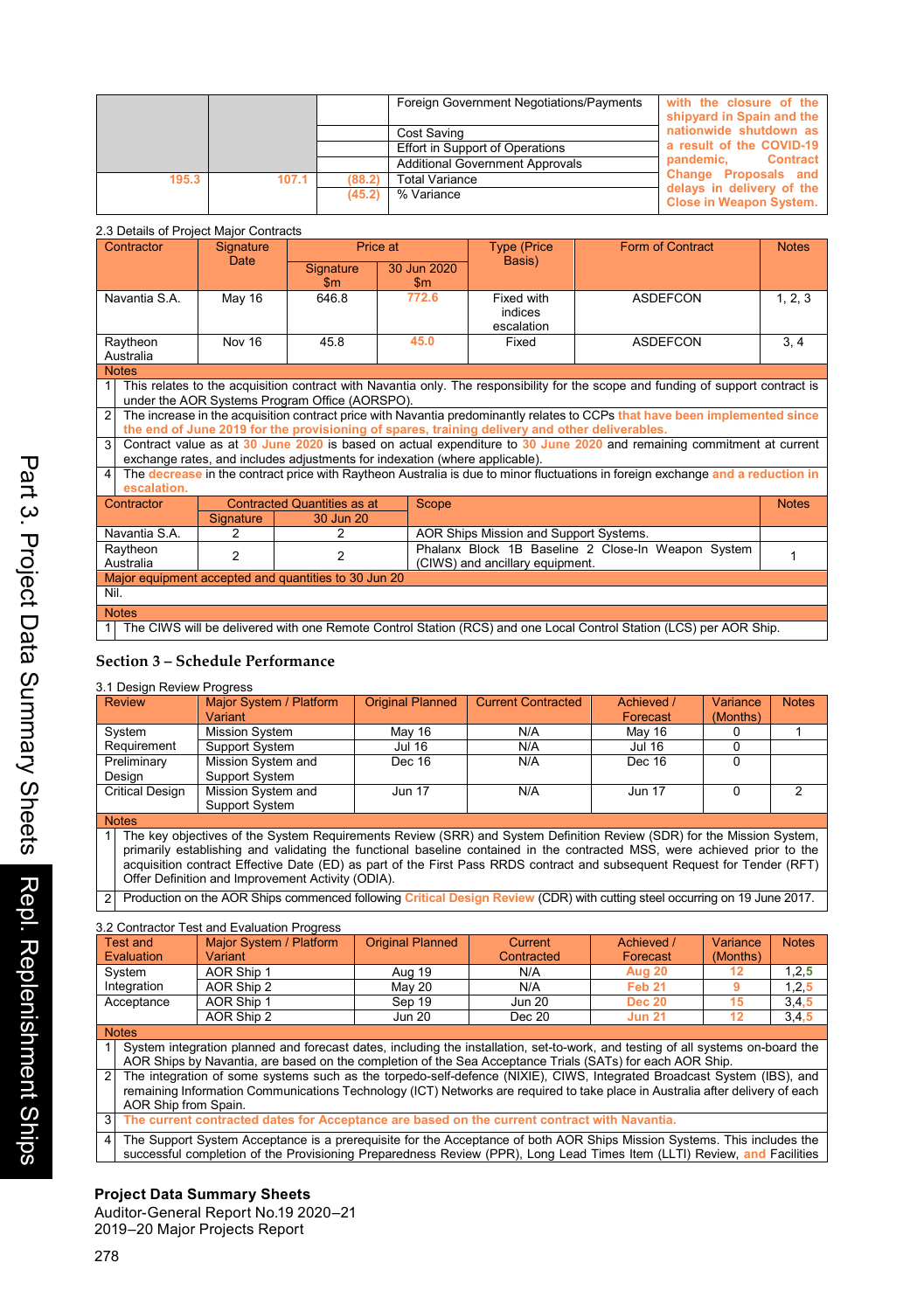Readiness Review (FACRR), Training Readiness Review (TNGRR), Functional Configuration Audit (FCA), Physical Configuration Audit (PCA), crew Training and the Support System Effectiveness Demonstration.

**5 The forecast dates for System Integration and Acceptance of the AOR Ships are based on the latest agreed forecast dates, which will be included in the next Contract Master Schedule (CMS), Revision W, and forecast to be delivered by Navantia in July 2020. The Project Integrated Master Schedule reflects this forecast. Delays to System Integration and Acceptance for AOR Ship #1 and #2 against all milestones result from Navantia's shutdown of Shipyard during the Alarm State Covid-19 pandemic crisis.**

## 3.3 Progress Toward Materiel Release and Operational Capability Milestones



## **Section 4 – Materiel Capability Delivery Performance**

4.1 Measures of Materiel Capability Delivery Performance Pie Chart: Percentage Breakdown of Materiel Capability Delivery Performance **Green:** The project expects to meet the Materiel Capability Requirements as expressed in the Materiel Acquisition Agreement (MAA). **Amber:** N/A **Red:** N/A 100% **Note** This Pie Chart represents Defence's expected capability delivery. Capability assessments and forecast dates are excluded from the scope of the Auditor-General's Independent Assurance Report.

## **Project Data Summary Sheets**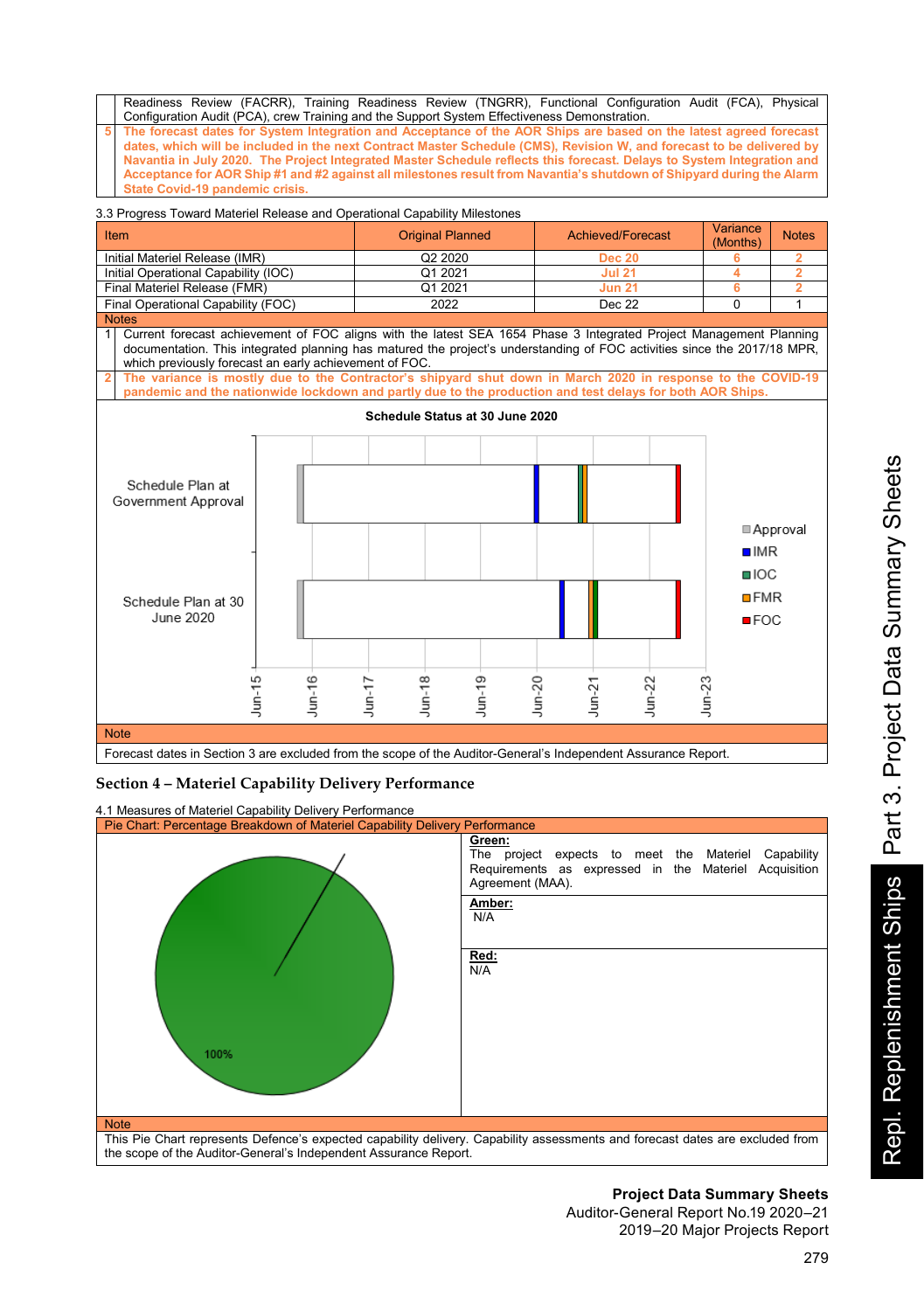4.2 Constitution of Materiel Release and Operational Capability Milestones

| Item                                 | <b>Explanation</b>                                                                                                                                                                                                                                                                                                                                                                                                                                                                                                                                                       | Achievement       |
|--------------------------------------|--------------------------------------------------------------------------------------------------------------------------------------------------------------------------------------------------------------------------------------------------------------------------------------------------------------------------------------------------------------------------------------------------------------------------------------------------------------------------------------------------------------------------------------------------------------------------|-------------------|
| Initial Materiel Release (IMR)       | AOR Ship 1 delivered ready for training, work-up and<br>Operational Test and Evaluation (OT&E).                                                                                                                                                                                                                                                                                                                                                                                                                                                                          | Not yet achieved. |
|                                      | Those CASG Fundamental Inputs to Capability (FIC)<br>elements including transition into sustainment as defined by<br>the AOR Support System sufficient to support OT&E.                                                                                                                                                                                                                                                                                                                                                                                                  |                   |
|                                      | IMR is currently forecast to be achieved in December<br>2020.                                                                                                                                                                                                                                                                                                                                                                                                                                                                                                            |                   |
| Initial Operational Capability (IOC) | IOC is defined as the ability for an AOR Ship to conduct<br>replenishment at sea for existing Navy Major Fleet Units by<br>demonstrating the capacity to operate two replenishment<br>stations concurrently with helicopter replenishment.                                                                                                                                                                                                                                                                                                                               | Not yet achieved. |
|                                      | IOC is currently scheduled to be achieved in July 2021.                                                                                                                                                                                                                                                                                                                                                                                                                                                                                                                  |                   |
| Final Materiel Release (FMR)         | AOR Ship 1 and AOR Ship 2 complete in accordance with<br>the Government Approved scope.                                                                                                                                                                                                                                                                                                                                                                                                                                                                                  | Not yet achieved. |
|                                      | FMR is currently scheduled to be achieved in June 2021.                                                                                                                                                                                                                                                                                                                                                                                                                                                                                                                  |                   |
| Final Operational Capability (FOC)   | FOC is defined as:<br>both new AOR Ships being able to deploy with a Navy<br>а.<br>Task Group to an operational area, major exercise or<br>activity and conduct fully-integrated Task Group<br>replenishment<br>operations<br>includina<br>multi-ship<br>replenishment of liquids, solids and explosive<br>ordnance, including by embarked helicopter; and<br>achievement of the full scope of the project including<br>b.<br>delivery and acceptance into operational service of the<br>Mission System, Support System and training systems<br>and required facilities. | Not yet achieved. |
|                                      | FOC is currently scheduled to be achieved in December<br>2022.                                                                                                                                                                                                                                                                                                                                                                                                                                                                                                           |                   |

# **Section 5 – Major Risks and Issues**

| 5.1 Major Project Risks                                                                                                                                                              |                                                                                                                                                                                                                                                                |  |  |  |
|--------------------------------------------------------------------------------------------------------------------------------------------------------------------------------------|----------------------------------------------------------------------------------------------------------------------------------------------------------------------------------------------------------------------------------------------------------------|--|--|--|
| Identified Risks (risk identified by standard project risk management processes)                                                                                                     |                                                                                                                                                                                                                                                                |  |  |  |
| <b>Description</b>                                                                                                                                                                   | <b>Remedial Action</b>                                                                                                                                                                                                                                         |  |  |  |
| There is a chance that the SEA 1654 Phase 3 Project may<br>not meet Navy's forecast date for introduction into service<br>for the first AOR Ship, Supply, as a result of the current | The SEA 1654 Phase 3 Project has agreed corrective actions with<br>Navantia for current omissions and defects of ILS deliverables to<br>ensure fitness for purpose in time for IOR of Ship 1, Supply.                                                          |  |  |  |
| delays and deficiencies associated with the LSA program<br>and related ILS deliverables.                                                                                             | Navy direction for the commercial crew delivery of the AOR Ships<br>from Spain to Australia has reduced the risk to schedule for<br>introduction into service due to the resultant shift in scheduled<br>training and in service support activities.           |  |  |  |
|                                                                                                                                                                                      | Note this risk has been downgraded to medium due to progress<br>of the corrective action plan and submission of ILS deliverables<br>and reduced likelihood of delays and quality issues.                                                                       |  |  |  |
| <b>Production progress Ship 1 Supply</b>                                                                                                                                             | Implementation of risk response strategies by Navantia including                                                                                                                                                                                               |  |  |  |
| There is a chance that the SEA1654 Phase 3 Project may<br>not meet Navy's forecast date for introduction into service<br>for the first AOR Ship, Supply, as a result of delays       | engagement of additional workforce and prioritisation of engineering<br>publishing activities, as well as active management by the SEA 1654<br>Phase 3 Proiect.                                                                                                |  |  |  |
| associated with the production and test program in Ferrol<br>Spain prior to the ship transit to Australia.                                                                           | These strategies have only been partially effective. The delivery<br>of the ship will be delaved somewhat, however this delay is not<br>expected to affect introduction of the ship into service.                                                              |  |  |  |
| Emergent Risks (risk not previously identified but has emerged during 2019-20)                                                                                                       |                                                                                                                                                                                                                                                                |  |  |  |
| <b>Description</b>                                                                                                                                                                   | <b>Remedial Action</b>                                                                                                                                                                                                                                         |  |  |  |
| <b>Shortage of CoA Resources at Ferrol:</b>                                                                                                                                          | 1. Continue to make best use of TEEKAY Production                                                                                                                                                                                                              |  |  |  |
| There is a chance that Ship Acceptance - Ship 1 will be<br>affected by the Commonwealth not having enough<br>suitable resources to witness the remainder of HATs                     | surveillance activities and utilise these resources to provide<br>assurance over the BDTs, BSTs, selected HATs and selected<br>SATs.                                                                                                                           |  |  |  |
| and SATs for Ship 1, the Australian Fit Out period for<br>Ship 1 at FBW, initially due to delays in Navantia's<br>construction program causing a conflict/overlap                    | 2. Lloyds Register is contracted to appraise the design, conduct<br>surveillance over the Production activities, and some aspects<br>of assurance, and certification.                                                                                          |  |  |  |
| between ship 01 Australian Fitout, and subsequently<br>further impacted by Covid-19 restrictions.                                                                                    | 3. Detailed mapping of the Functional Baseline requirements to<br>HATS and SATs test procedures that are reviewed and<br>approved by the CoA are used by onsite representatives<br>(TEEKAY) to confirm proper conduct of the tests and recording<br>of results |  |  |  |

Project Data Summary Sheets<br>Auditor-General Report No.19 2020–21 2019–20 Major Projects Report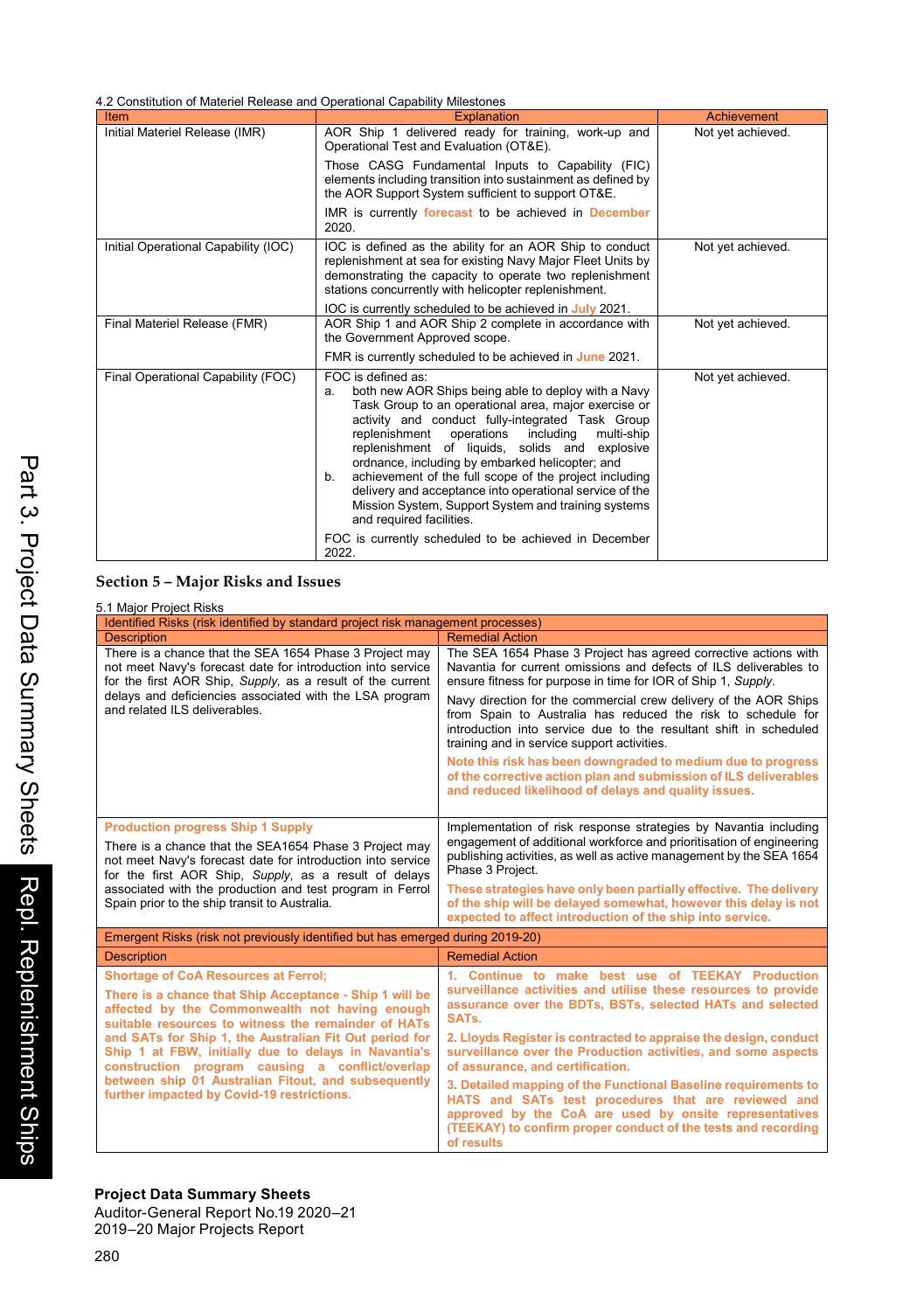| <b>State Mandated Travel Restrictions:</b><br>There is a chance that Ship Acceptance (SA1) will be<br>affected by state mandated travel restrictions leading to<br>an impact on the project's cost and schedule.                                                                                                                                                                                                                                                                                                                                 | 1. Impact of State Mandated Travel Restrictions have been<br>mitigated by providing letters of support cleared by FAS SHIPS<br>for domestic and international contracted prime and<br>subcontractor staff and AS-SASS for CoA and local contracted<br>support.                                                                                                                                                                                                                                                                                                                                                 |
|--------------------------------------------------------------------------------------------------------------------------------------------------------------------------------------------------------------------------------------------------------------------------------------------------------------------------------------------------------------------------------------------------------------------------------------------------------------------------------------------------------------------------------------------------|----------------------------------------------------------------------------------------------------------------------------------------------------------------------------------------------------------------------------------------------------------------------------------------------------------------------------------------------------------------------------------------------------------------------------------------------------------------------------------------------------------------------------------------------------------------------------------------------------------------|
| Procurement, Delivery and Installation of Long Lead<br><b>Time Part Task Trainers:</b><br>There is a risk that PTTs may not be available for<br>training due to lack of on site Navantia resources<br>caused by travel restrictions.                                                                                                                                                                                                                                                                                                             | 1. Schedule training to meet availability of PPTs, and on a case<br>by case basis seek alternate subcontract providers to<br>undertake works when original providers unavailable due to<br>travel restrictions.                                                                                                                                                                                                                                                                                                                                                                                                |
| <b>EO and Armament Certification:</b><br>There is a chance that certification of the AOR                                                                                                                                                                                                                                                                                                                                                                                                                                                         | 1 - The Project has engaged an SME to coordinate all EO<br>certification activities in the lead-up to the MARB.                                                                                                                                                                                                                                                                                                                                                                                                                                                                                                |
| Explosive Ordinance (EO) facilities will not be awarded<br>by the MARB leading to an inability to achieve Initial<br><b>Operational Release (IOR).</b>                                                                                                                                                                                                                                                                                                                                                                                           | 2 - Preliminary MARB working groups have commenced, which<br>involves close, collaborative working arrangements with RAN<br>stakeholders. The have been progressing well to date.                                                                                                                                                                                                                                                                                                                                                                                                                              |
|                                                                                                                                                                                                                                                                                                                                                                                                                                                                                                                                                  | 3 - The Project has sought input from Navantia to link design<br>evidence of compliance against ARM-TC requirements, to<br>speed progression of magazine certification (BI458032).                                                                                                                                                                                                                                                                                                                                                                                                                             |
| 5.2 Major Project Issues                                                                                                                                                                                                                                                                                                                                                                                                                                                                                                                         |                                                                                                                                                                                                                                                                                                                                                                                                                                                                                                                                                                                                                |
| <b>Description</b>                                                                                                                                                                                                                                                                                                                                                                                                                                                                                                                               | <b>Remedial Action</b>                                                                                                                                                                                                                                                                                                                                                                                                                                                                                                                                                                                         |
|                                                                                                                                                                                                                                                                                                                                                                                                                                                                                                                                                  |                                                                                                                                                                                                                                                                                                                                                                                                                                                                                                                                                                                                                |
| Delays and deficiencies with ILS deliverables<br>Delays and deficiencies associated with a range of<br>Integrated Logistic Support (ILS) Supplies. Incorporating the<br>Technical Data (TD) furnished from<br>necessary<br>subcontracted vendors, as well as the long lead times for<br>the development and delivery of Training (including Training<br>Facilities, Equipment and Aids), are impacting the delivery<br>the<br>acquisition<br>Support<br>System,<br>contractor<br>of<br>Transition/Phase-In activities, and achievement of the OD | The SEA 1654 Phase 3 Project has agreed corrective actions with<br>Navantia prior to submission of future ILS deliverables for<br>Commonwealth review. This mitigation is ongoing and has seen a<br>significant increase in the quality of ILS deliverables due to the<br>implementation of a number of steps including improved quality<br>processes and engagement of experienced local Australian industry<br>by Navantia.<br>Regular meetings, communication and proactive engagement on<br>Training development and delivery between Navantia, the N2262<br>Project, COMTRAIN and CASG senior management. |
| of the Support Contract.<br>COVID-19 induced delays to Ship deliveries.                                                                                                                                                                                                                                                                                                                                                                                                                                                                          | This issue currently has no realised impact on the forecast schedule<br>for the Materiel Release and Operational Capability Milestones of<br>the AOR Ships.<br>Augment TEEKAY resources to provide adequate test                                                                                                                                                                                                                                                                                                                                                                                               |

Note

Major risks and issues in Section 5 are excluded from the scope of the Auditor-General's Independent Assurance Report.

## **Section 6 – Project Maturity**

6.1 Project Maturity Score and Benchmark

|                       |                       |                                                                                                                                                                                                                                                      | <b>Attributes</b>                                                                                                                                                                                                                                                                                                                                      |             |                            |                         |            |                           |       |
|-----------------------|-----------------------|------------------------------------------------------------------------------------------------------------------------------------------------------------------------------------------------------------------------------------------------------|--------------------------------------------------------------------------------------------------------------------------------------------------------------------------------------------------------------------------------------------------------------------------------------------------------------------------------------------------------|-------------|----------------------------|-------------------------|------------|---------------------------|-------|
| <b>Maturity Score</b> |                       | Schedule                                                                                                                                                                                                                                             | Cost                                                                                                                                                                                                                                                                                                                                                   | Requirement | Understanding<br>Technical | Technical<br>Difficulty | Commercial | Operations and<br>Support | Total |
| <b>Project Stage</b>  | <b>Benchmark</b>      |                                                                                                                                                                                                                                                      |                                                                                                                                                                                                                                                                                                                                                        |             | 8                          |                         |            |                           | 50    |
| Detailed              | <b>Project Status</b> |                                                                                                                                                                                                                                                      |                                                                                                                                                                                                                                                                                                                                                        |             |                            | 8                       |            |                           | 50    |
| Design Review         | Explanation           | <b>Technical Understanding -</b> The project is currently assessed as behind the<br>٠<br>benchmark maturity score for this attribute due to the ongoing management of the<br>issue relating to ILS Supplies, identified in Section 5.2 of this PDSS. |                                                                                                                                                                                                                                                                                                                                                        |             |                            |                         |            |                           |       |
|                       |                       | ٠<br>Ships.                                                                                                                                                                                                                                          | <b>Technical Difficulty</b> – The project is currently assessed as ahead of this benchmark<br>maturity score following the successful completion of the Critical Design Review<br>(CDR) in June 2017, and all subsequent internal Navantia Quality Gate reviews were<br>completed in March 2018, to enable full production to be undertaken on the AOR |             |                            |                         |            |                           |       |

## **Project Data Summary Sheets**

Auditor-General Report No.19 2020–21 2019–20 Major Projects Report Repl. Replenishment Ships Part 3. Project Data Summary Sheets

Repl. Replenishment Ships Part 3. Project Data Summary Sheets